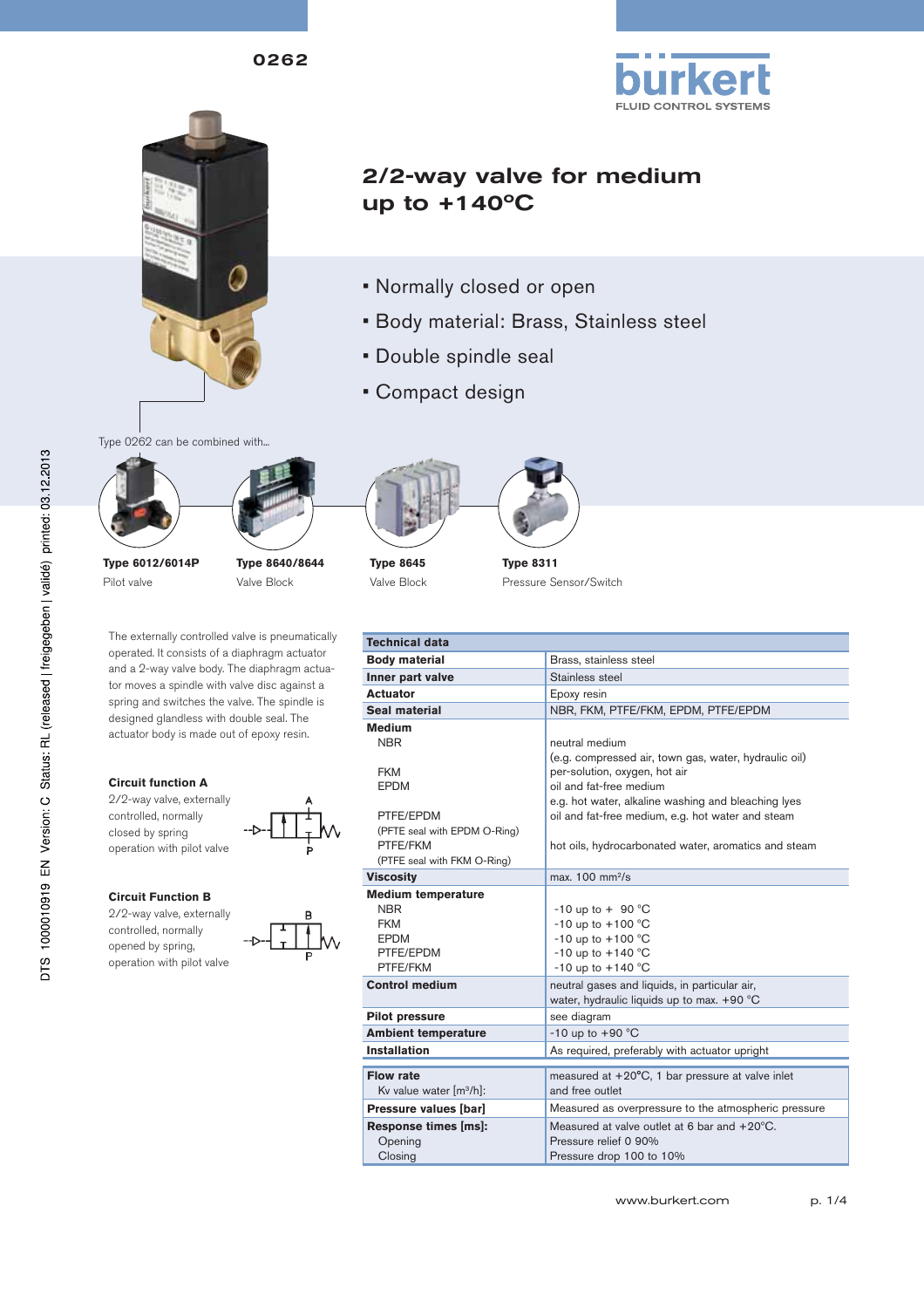

### Technical data *continued*

|                        |                                       |                    | Pressure range of circuit function |                                 |                             |                |
|------------------------|---------------------------------------|--------------------|------------------------------------|---------------------------------|-----------------------------|----------------|
| <b>Orifice</b><br>[mm] | Ky value water<br>[m <sup>3</sup> /h] | Port<br>connection | A<br>normal spring<br>[bar]        | A<br>reinforced spring<br>[bar] | B<br>normal spring<br>[bar] | Weight<br>[kg] |
| 10                     | 1.0                                   | G <sub>3/8</sub>   | $0 - 5$                            | $0 - 10$                        | $0 - 10$                    | 0.5            |
| 12                     | 2.1                                   | G <sub>1/2</sub>   | $0 - 3.5$                          | $0 - 6$                         | $0 - 10$                    | 0.6            |
| 20                     | 6.5                                   | G <sub>3/4</sub>   | -                                  | $0 - 1.5$                       | $0 - 1.5$                   | 1.0            |
| 25                     | 10.0                                  | G <sub>1</sub>     | $\qquad \qquad -$                  | $0 - 1$                         | $0 - 1$                     | 1.4            |

### Operating pressure chart - pilot pressure



## **Material**

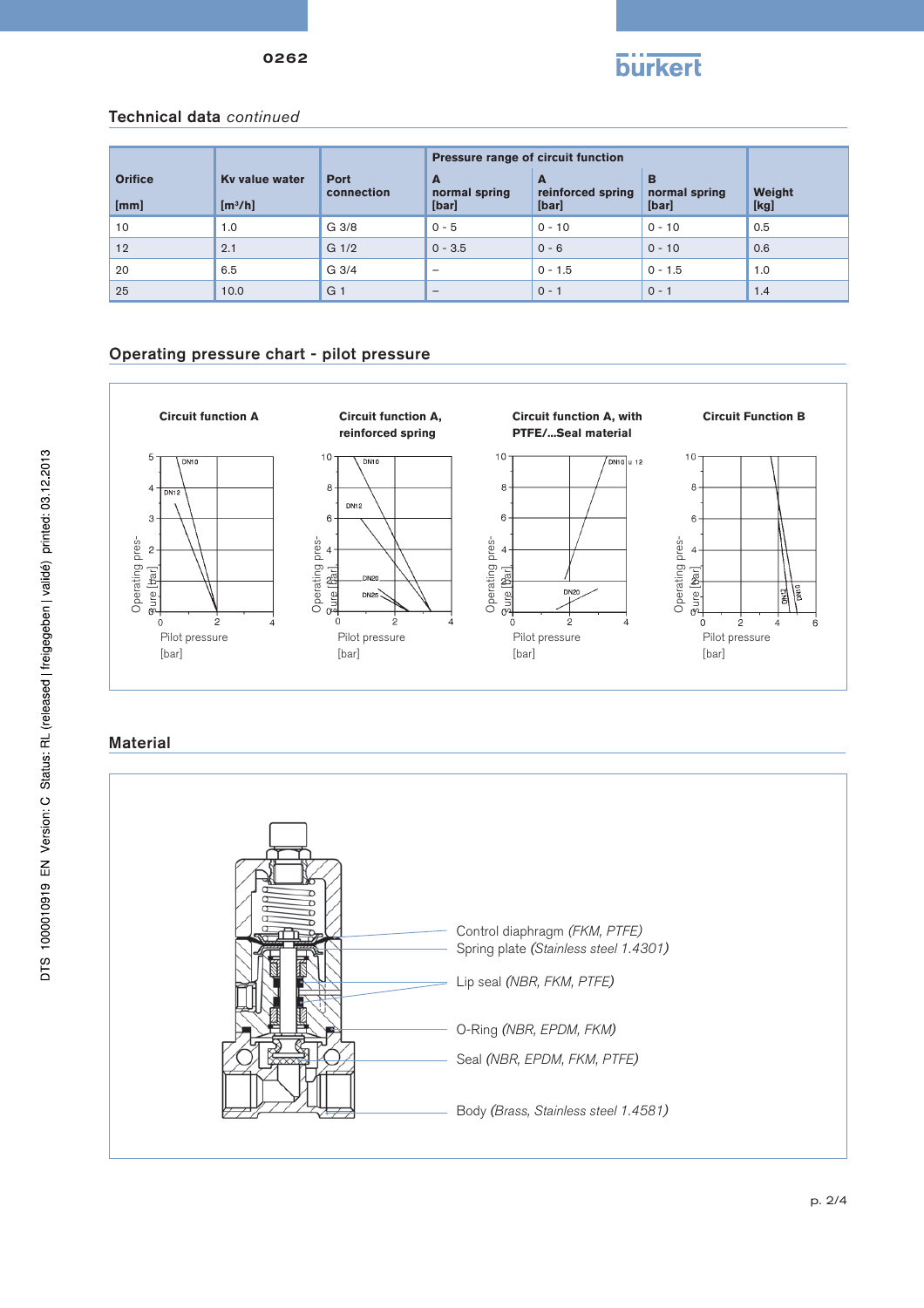

## Ordering chart for valves (other versions on request)

Valves with threaded port connection

| Circuit<br>function         | Orifice<br>[mm] | Port<br>connection | Kv<br>value water<br>[m3/h] | Spring                   | Pressure<br>range<br>[bar] | Seal<br>material          | Item no.           |  |  |
|-----------------------------|-----------------|--------------------|-----------------------------|--------------------------|----------------------------|---------------------------|--------------------|--|--|
| <b>Brass body</b>           |                 |                    |                             |                          |                            |                           |                    |  |  |
| A                           | 10              | G 3/8              | 1.0                         | normal                   | $0 - 5$                    | <b>EPDM</b>               | 026 059            |  |  |
|                             |                 |                    |                             |                          |                            | <b>FKM</b>                | 026 257            |  |  |
|                             |                 |                    |                             |                          |                            | <b>NBR</b>                | 026 287            |  |  |
|                             |                 |                    |                             | reinforced               | $0 - 10$                   | <b>EPDM</b>               | 027 400            |  |  |
|                             |                 |                    |                             |                          |                            | <b>FKM</b>                | 026 459            |  |  |
|                             |                 |                    |                             |                          |                            | <b>NBR</b>                | 027 643            |  |  |
|                             |                 |                    |                             |                          |                            | PTFE/FKM                  | 026 457            |  |  |
|                             |                 |                    |                             |                          |                            | <b>EPDM</b>               | 027 545            |  |  |
|                             |                 |                    |                             | normal                   | $0 - 3.5$                  | <b>FKM</b>                | 026 088            |  |  |
|                             |                 |                    |                             |                          |                            | <b>NBR</b>                | 027 734            |  |  |
|                             | 12              | G 1/2              | 2.1                         |                          |                            | <b>EPDM</b>               | 026 079            |  |  |
|                             | 20              | G 3/4              | 6.5                         |                          | $0 - 6$<br>$0 - 1.5$       | <b>FKM</b>                | 027 926            |  |  |
|                             |                 |                    |                             | reinforced<br>reinforced |                            | <b>NBR</b>                | 027 991            |  |  |
|                             |                 |                    |                             |                          |                            | PTFE/EPDM                 | 026 200            |  |  |
|                             |                 |                    |                             |                          |                            | PTFE/FKM                  | 028 004            |  |  |
|                             |                 |                    |                             |                          |                            | <b>EPDM</b>               | 028 211            |  |  |
|                             |                 |                    |                             |                          |                            | <b>FKM</b>                | 028 046            |  |  |
|                             |                 |                    |                             |                          |                            | <b>NBR</b>                | 028 072            |  |  |
|                             | 25              | G <sub>1</sub>     | 10.0                        | reinforced               | $0 - 1$                    | <b>EPDM</b><br><b>FKM</b> | 029 106<br>028 410 |  |  |
|                             |                 |                    |                             |                          |                            | <b>NBR</b>                | 028 071            |  |  |
| B                           | 10              | G 3/8              | 1.0                         | normal                   | $0 - 10$                   | <b>EPDM</b>               | 026 812            |  |  |
|                             |                 |                    |                             |                          |                            | <b>FKM</b>                | 027 891            |  |  |
|                             |                 |                    |                             |                          |                            | <b>NBR</b>                | 026 290            |  |  |
|                             | 12              | G 1/2              | 2.1                         | normal                   | $0 - 10$                   | <b>EPDM</b>               | 027 988            |  |  |
|                             |                 |                    |                             |                          |                            | <b>FKM</b>                | 026 715            |  |  |
|                             |                 |                    |                             |                          |                            | <b>NBR</b>                | 026 298            |  |  |
|                             | 20              | G 3/4              | 6.5                         |                          | $0 - 1.5$                  | <b>EPDM</b>               | 028 557            |  |  |
|                             |                 |                    |                             | normal                   |                            | <b>FKM</b>                | 027 773            |  |  |
|                             |                 |                    |                             |                          |                            | <b>NBR</b>                | 027 639            |  |  |
| <b>Stainless steel body</b> |                 |                    |                             |                          |                            |                           |                    |  |  |
| A                           | 12              | G 1/2              | 2.1                         | reinforced               | $0 - 6$                    | <b>EPDM</b>               | 028 080            |  |  |
|                             |                 |                    |                             |                          |                            | PTFE/FKM                  | 027 557            |  |  |